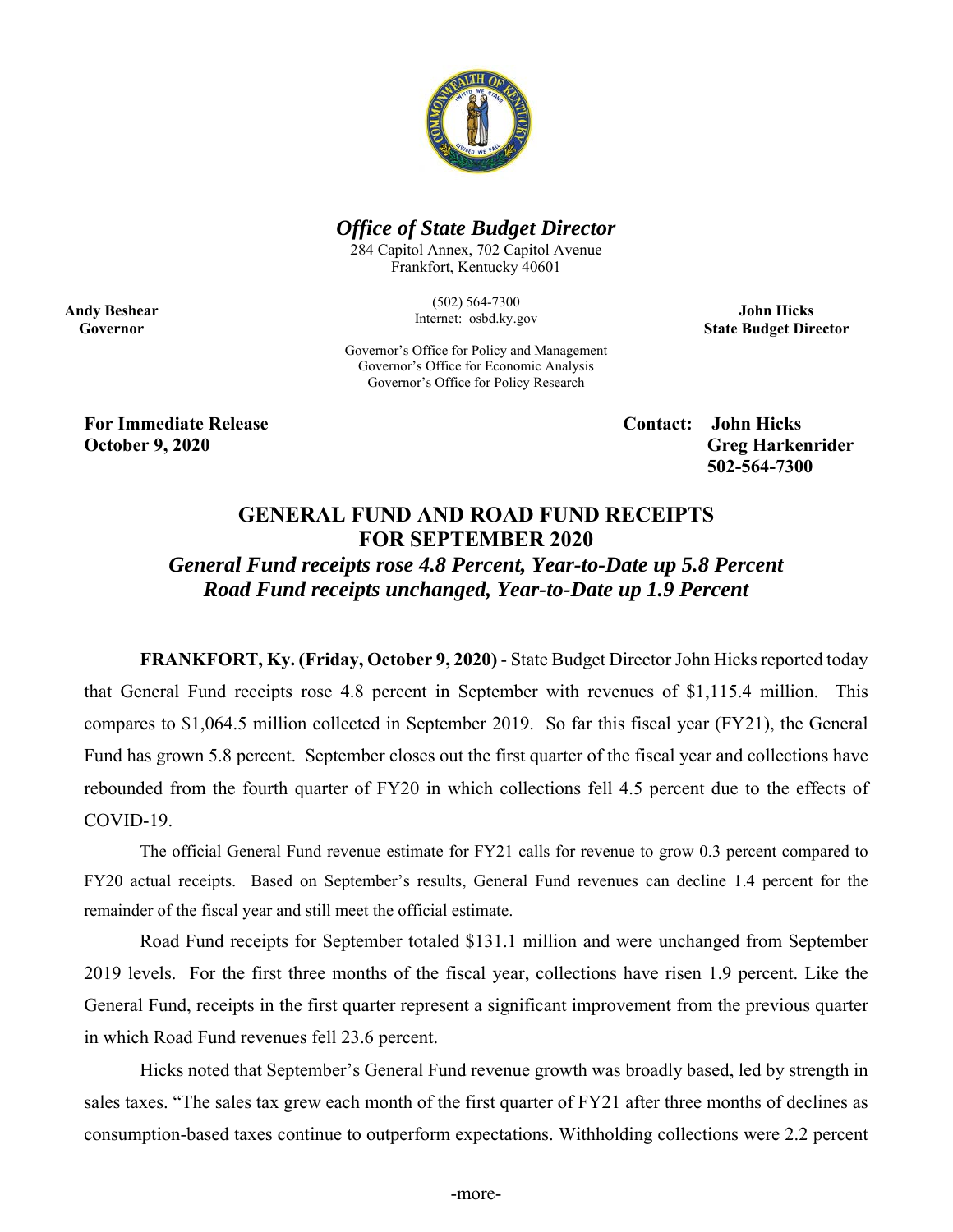higher in September, up 5.6 percent in the first quarter, and were just 1.9 percent higher in the quarter when excluding the impact of unemployment insurance benefits. September revenues also include quarterly estimated tax payments, whereby individuals and corporations make their third of four advanced payments on expected tax year 2020 income tax liabilities that will come due next spring. The individual income tax component of the estimated payments totaled \$95.3 million in September, 1.4 percent lower than September 2019. Estimated payments are down 6.4 percent for the three estimated payments for tax year 2020 to-date. Corporate estimated payments were 4.9 percent lower with collections of \$105.4 million. Both sources of revenue, while falling, exceeded earlier expectations given the presence of COVID-19. As always, we will continue to monitor the economic and revenue conditions, both nationally and here in the Commonwealth, culminating in a quarterly report that will be released at the end of October."

Among the major accounts:

- Individual income taxes grew 0.7 percent in September as a gain in withholding nearly equally offset declines in net returns and declarations. Year-to-date collections in the individual income tax have grown 4.5 percent.
- Sales tax revenues grew 4.5 percent in September and have increased 7.0 percent in the first three months of the year.
- Corporation income and Limited Liability Entity Tax (LLET) receipts fell 2.0 percent for the month and have declined 5.3 percent in the first quarter of the fiscal year.
- Insurance premium tax receipts in September were \$20 million higher than last September due primarily to the early collection of revenues that normally occur in October.
- Cigarette taxes grew 3.4 percent in September but are down 3.3 percent for the first three months of the fiscal year.
- Property taxes grew 13.1 percent in September and have increased 23.5 percent for the year. Less than ten percent of the property tax receipts are collected in the first quarter of the fiscal year.
- Coal severance tax receipts fell 27.9 percent for the month. Year-to-date collections are down 31.1 percent.
- Lottery revenues rose 10.0 percent in September and are up 3.4 percent for the year.

Road Fund receipts were flat in September with collections of \$131.1 million while year-to-date collections have grown 1.9 percent. The official Road Fund revenue estimate calls for a 3.5 percent decrease in receipts for the entire fiscal year (FY21). Based on year-to-date collections, revenues must increase 4.0 percent for the remainder of the fiscal year to meet the estimate.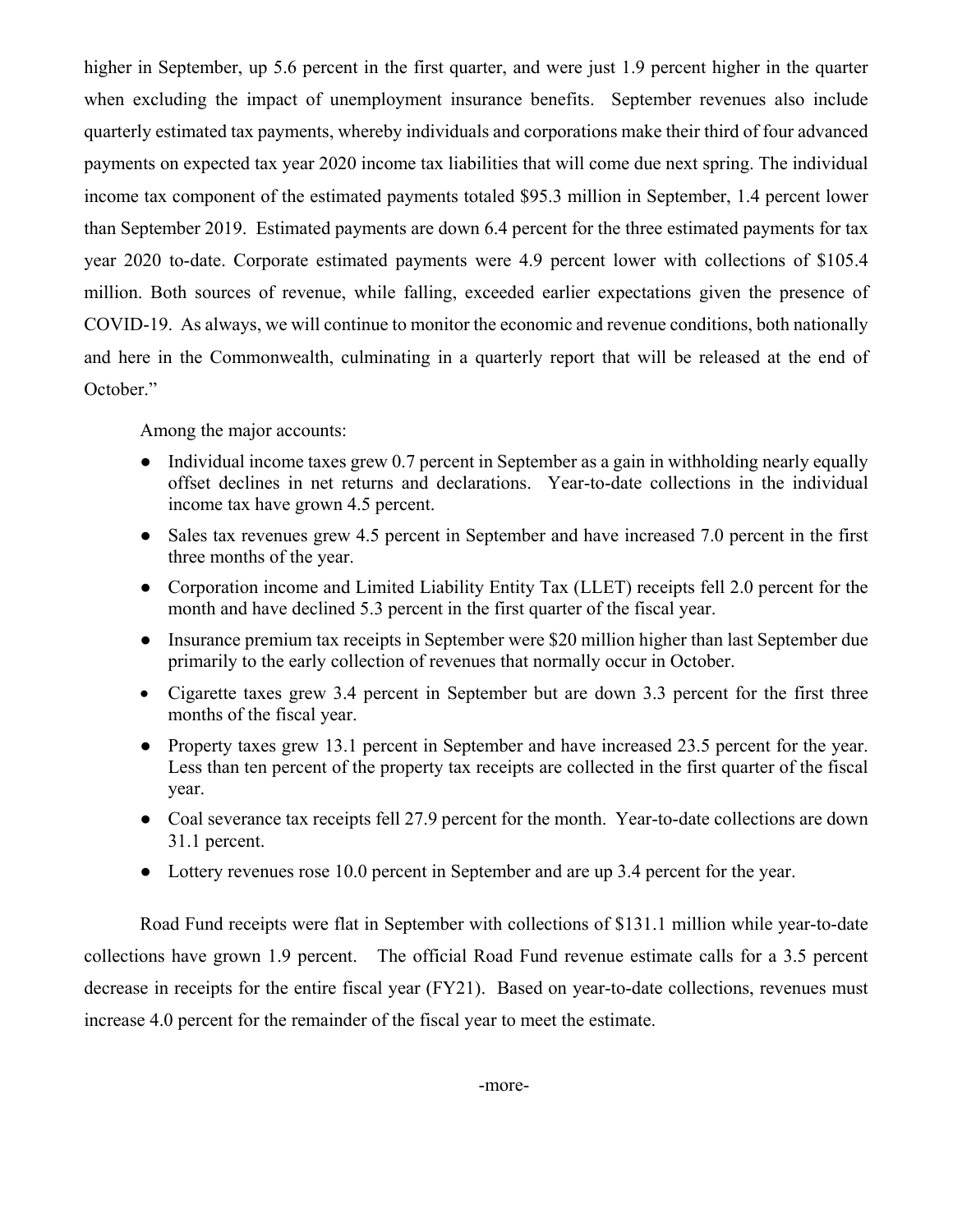Among the major accounts:

- Motor fuels receipts fell 9.6 percent in September and have declined 5.3 percent for the year.
- Motor vehicle usage collections rose 13.8 percent for the month. Year-to-date collections are up 12.1 percent.
- License and privilege taxes grew 21.0 percent in September. For the first three months of the fiscal year, receipts have increased 8.4 percent.

-30-

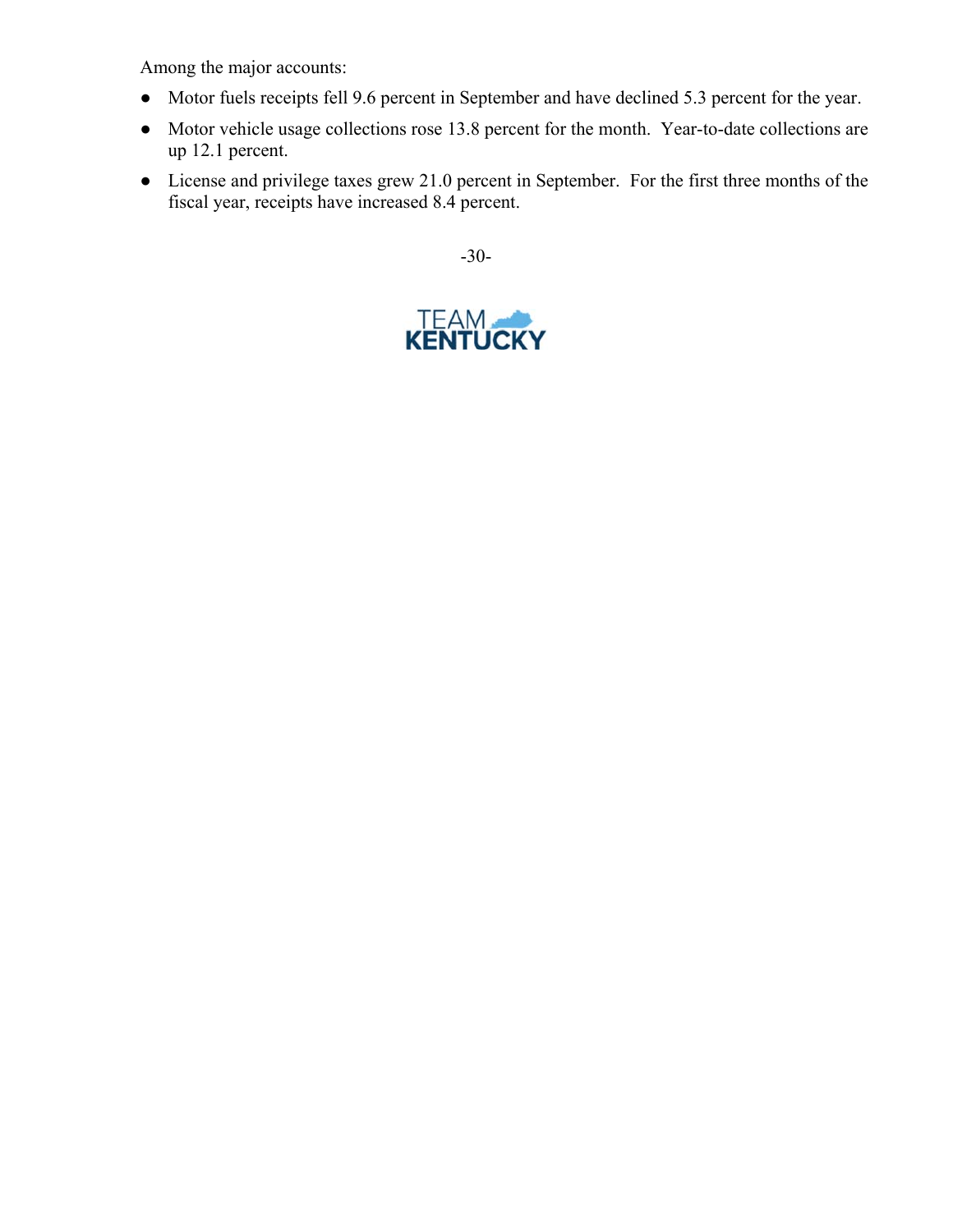## **KENTUCKY STATE GOVERNMENT REVENUE 1. GENERAL FUND REVENUE**

|                                                            | <b>SEPTEMBER</b>          | <b>SEPTEMBER</b>       |                                  |                          | JULY THROUGH SEPTEMBER   |                   |
|------------------------------------------------------------|---------------------------|------------------------|----------------------------------|--------------------------|--------------------------|-------------------|
|                                                            | 2020                      | 2019                   | % Change                         | FY 2021                  | FY 2020                  | % Change          |
| <b>TOTAL GENERAL FUND</b>                                  | \$1,115,361,602           | \$1,064,518,241        | 4.8%                             | \$2,854,286,907          | \$2,697,336,996          | 5.8%              |
| <b>Tax Receipts</b>                                        | \$1,087,275,049           | \$1,041,211,340        | 4.4%                             | \$2,770,225,854          | \$2,619,085,190          | 5.8%              |
| <b>Sales and Gross Receipts</b>                            | \$453,539,747             | \$409,427,994          | 10.8%                            | \$1,332,381,610          | \$1,227,829,767          | 8.5%              |
| <b>Beer Consumption</b>                                    | 559,652                   | 391,649                | 42.9%                            | 1,671,453                | 1,614,672                | 3.5%              |
| <b>Beer Wholesale</b>                                      | 5,651,429                 | 4,407,863              | 28.2%                            | 18,436,819               | 16,872,300               | 9.3%              |
| Cigarette                                                  | 29,843,396                | 28,875,167             | 3.4%                             | 87,885,202               | 90,854,388               | $-3.3%$           |
| <b>Distilled Spirits Case Sales</b>                        | 15,956                    | 6,814                  | 134.2%                           | 51,326                   | 36,785                   | 39.5%             |
| Distilled Spirits Consumption                              | 1,357,647                 | 659,877                | 105.7%                           | 4,437,681                | 3,322,337                | 33.6%             |
| <b>Distilled Spirits Wholesale</b>                         | 4,959,807                 | 2,310,978              | 114.6%                           | 15,464,525               | 10,967,067               | 41.0%             |
| Insurance Premium                                          | 41,152,466                | 21,122,826             | 94.8%                            | 41,927,941               | 22,879,911               | 83.3%             |
| Pari-Mutuel                                                | 2,151,575<br>$\mathbf{0}$ | 1,466,672              | 46.7%                            | 4,831,636                | 3,599,876                | 34.2%             |
| Race Track Admission                                       | 356,930,171               | 0                      | $\hspace{0.05cm} \ldots$<br>4.5% | 0                        | 80,510                   | $-100.0%$<br>7.0% |
| Sales and Use<br>Wine Consumption                          | 275,709                   | 341,568,877<br>166,293 | 65.8%                            | 1,127,108,868<br>851,831 | 1,053,250,090<br>652,372 | 30.6%             |
| Wine Wholesale                                             | 1,565,735                 | 835,423                | 87.4%                            | 4,673,716                | 3,503,795                | 33.4%             |
| Telecommunications Tax                                     | 5,898,854                 | 5,730,175              | 2.9%                             | 17,706,633               | 14,546,019               | 21.7%             |
| <b>Other Tobacco Products</b>                              | 3,176,496                 | 1,879,236              | 69.0%                            | 7,328,162                | 5,624,869                | 30.3%             |
| Floor Stock Tax                                            | 854                       | 6,144                  | $-86.1%$                         | 5,815                    | 24,776                   | $-76.5%$          |
|                                                            |                           |                        |                                  |                          |                          |                   |
| License and Privilege                                      | \$306,983                 | \$295,486              | 3.9%                             | \$1,206,030              | \$217,906                | 453.5%            |
| Alc. Bev. License Suspension<br><b>Corporation License</b> | 11,000<br>7,696           | 34,250<br>349          | -67.9%<br>2102.7%                | 18,500<br>22,165         | 88,000<br>942            | -79.0%<br>2254.0% |
| <b>Corporation Organization</b>                            | 290                       | 2,320                  | $-87.5%$                         | 440                      | 27,435                   | $-98.4%$          |
| Occupational Licenses                                      | 9,370                     | 8,880                  | 5.5%                             | 48,293                   | 35,686                   | 35.3%             |
| Race Track License                                         | 67,500                    | 0                      | $\qquad \qquad \cdots$           | 80,000                   | 95,000                   | $-15.8%$          |
| <b>Bank Franchise Tax</b>                                  | 156,246                   | 173,543                | $-10.0%$                         | 831,963                  | (197, 943)               |                   |
| <b>Driver License Fees</b>                                 | 54,882                    | 76,144                 | $-27.9%$                         | 204,669                  | 168,786                  | 21.3%             |
| <b>Natural Resources</b>                                   | \$6,791,042               | \$8,998,935            | $-24.5%$                         | \$19,159,364             | \$26,157,904             | $-26.8%$          |
| <b>Coal Severance</b>                                      | 4,792,205                 | 6,645,689              | -27.9%                           | 12,114,184               | 17,571,676               | -31.1%            |
| Oil Production                                             | 281,946                   | 391,009                | $-27.9%$                         | 875,854                  | 1,436,630                | $-39.0%$          |
| <b>Minerals Severance</b>                                  | 1,635,367                 | 1,582,536              | 3.3%                             | 5,585,009                | 5,636,844                | $-0.9%$           |
| <b>Natural Gas Severance</b>                               | 81,525                    | 379,701                | $-78.5%$                         | 584,318                  | 1,512,754                | $-61.4%$          |
| Income                                                     | \$599,638,944             | \$599,153,158          | 0.1%                             | \$1,349,806,003          | \$1,308,225,391          | 3.2%              |
| Corporation                                                | 101,248,409               | 117,621,589            | -13.9%                           | 100,401,053              | 134,241,162              | $-25.2\%$         |
| Individual                                                 | 456,626,311               | 453,270,518            | 0.7%                             | 1,184,713,966            | 1,133,970,486            | 4.5%              |
| <b>Limited Liability Entity</b>                            | 41,764,224                | 28,261,051             | 47.8%                            | 64,690,985               | 40,013,743               | 61.7%             |
| Property                                                   | \$21,166,309              | \$18,709,284           | 13.1%                            | \$54,116,314             | \$43,827,499             | 23.5%             |
| Building & Loan Association                                | 0                         | 0                      | $\overline{a}$                   | 51,057                   | 46,771                   | 9.2%              |
| General - Real                                             | (201, 157)                | 16,000                 | $\overline{a}$                   | (102, 989)               | 73,130                   |                   |
| General - Tangible                                         | 10,704,104                | 10,737,164             | $-0.3%$                          | 40,046,087               | 33,018,120               | 21.3%             |
| Omitted & Delinquent                                       | 4,106,939                 | 2,942,171              | 39.6%                            | 4,869,942                | 3,433,039                | 41.9%             |
| <b>Public Service</b>                                      | 6,611,257                 | 5,013,949              | 31.9%                            | 9,306,792                | 7,256,726                | 28.3%             |
| Other                                                      | (54,833)                  | 0                      | ---                              | (54, 574)                | (288)                    | ---               |
| Inheritance Tax                                            | \$4,092,214               | \$2,329,740            | 75.7%                            | \$14,231,697             | \$10,425,927             | 36.5%             |
| Miscellaneous                                              | \$1,739,809               | \$2,296,743            | $-24.2%$                         | (\$675, 165)             | \$2,400,797              |                   |
| Legal Process                                              | 863,444                   | 1,261,747              | -31.6%                           | 2,432,313                | 3,297,440                | -26.2%            |
| T. V. A. In Lieu Payments                                  | 832,214                   | 941,559                | $-11.6%$                         | (3,503,357)              | (1, 175, 324)            |                   |
| Other                                                      | 44,151                    | 93,437                 | $-52.7%$                         | 395,880                  | 278,681                  | 42.1%             |
| <b>Nontax Receipts</b>                                     | \$27,664,620              | \$20,749,598           | 33.3%                            | \$78,827,088             | \$76,167,351             | 3.5%              |
| <b>Departmental Fees</b>                                   | 1,290,833                 | 1,448,877              | -10.9%                           | 2,776,756                | 3,595,870                | -22.8%            |
| <b>PSC Assessment Fee</b>                                  | 359,436                   | 2,995                  | 11902.9%                         | 14,344,316               | 13,014,402               | 10.2%             |
| Fines & Forfeitures                                        | 837,926                   | 1,462,749              | -42.7%                           | 2,652,231                | 4,360,041                | $-39.2%$          |
| Income on Investments                                      | (78, 931)                 | (916, 148)             |                                  | (227, 617)               | (1,831,789)              |                   |
| Lottery                                                    | 22,000,000                | 20,000,000             | 10.0%                            | 60,500,000               | 58,500,000               | 3.4%              |
| Miscellaneous                                              | 3,255,356                 | (1,248,875)            |                                  | (1,218,599)              | (1,471,172)              |                   |
| Redeposit of State Funds                                   | \$421,933                 | \$2,557,303            | $-83.5%$                         | \$5,233,965              | \$2,084,455              | 151.1%            |